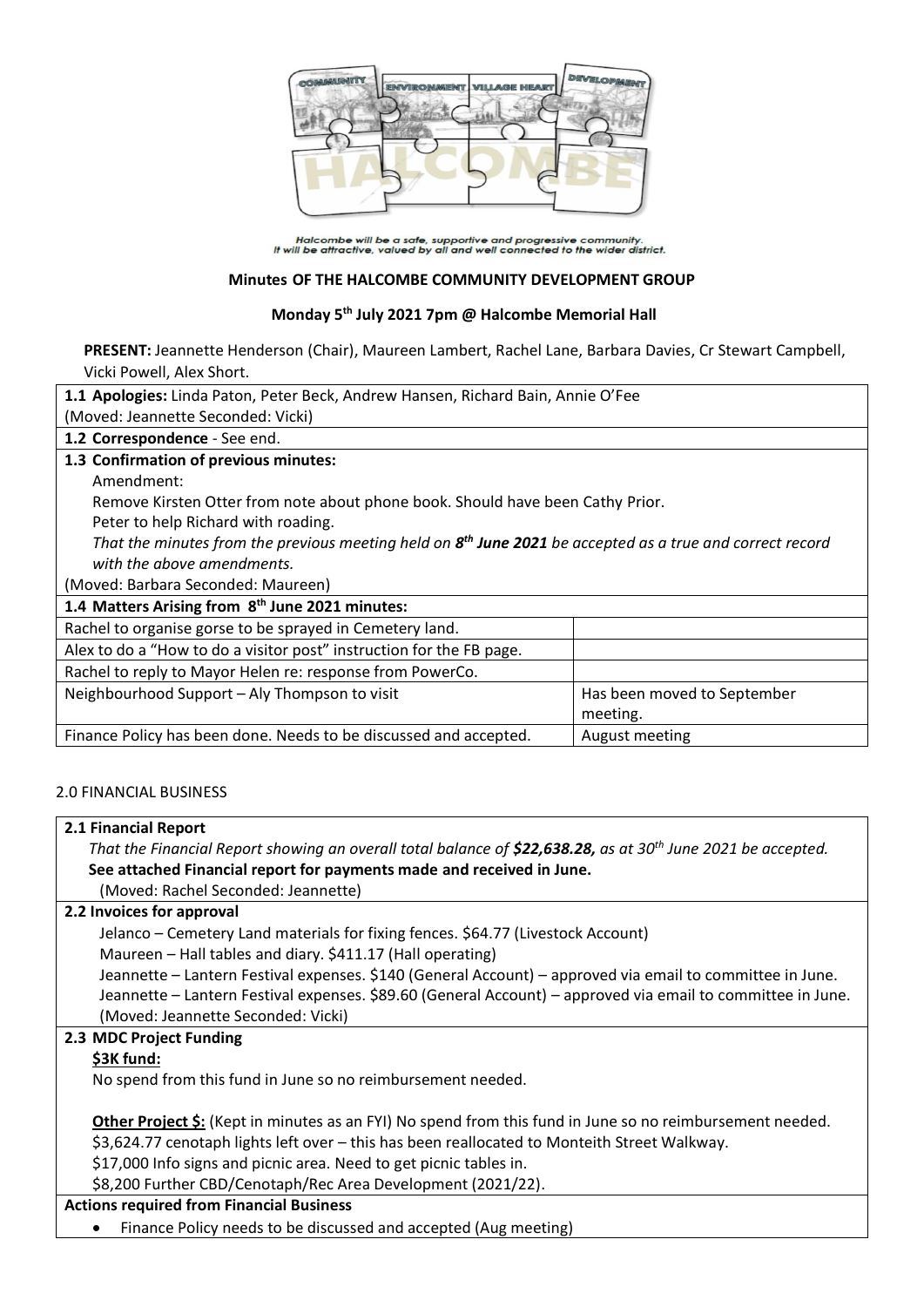#### **3.0 COUNCIL BUSINESS**

## **Current Consultation Underway**

• Representation review continues.

# **Council Report: Stuart Campbell.**

- Pine trees by tennis courts were trimmed by Council to the fence line last winter Council will keep an eye on them.
- Representation review continues.
- 10 year plan has been adopted.
- Submissions about Library have closed. No major objections. Concern around parking.
- Feilding Little Theatre and Sports Recreation facilities (need for 2 more indoor courts) long term plan will be discussed next.
- Infrastructure projects are still underway (Mangaweka Bridge, Ohakea Water scheme has started, Wastewater).

### **4.0 GENERAL BUSINESS**

|           | 4.1 Focus #1 – Walkway and Domain (Vicki)                                     |  |  |
|-----------|-------------------------------------------------------------------------------|--|--|
| $\bullet$ | Some of the plaques are getting over grown.                                   |  |  |
| $\bullet$ | Edging needs some love too. Andre to do a list of what he needs to fix<br>it. |  |  |
|           | 2 of the picnic tables are done. Rachel to contact Rec Services when all      |  |  |
|           | done to do concrete pads.                                                     |  |  |

| 4.1a Focus #1a – Monteith Street walkway (Rachel) |  |
|---------------------------------------------------|--|
| This project now is part of the HCT.              |  |

| 4.2 Focus #2 - Hall (Maureen)                                                                |  |  |
|----------------------------------------------------------------------------------------------|--|--|
| Usage - June                                                                                 |  |  |
| No Charge activities                                                                         |  |  |
| Thursdays: Yoga 6.30 -7.30<br>$\bullet$                                                      |  |  |
| Monday 7th HCDG meeting<br>$\bullet$                                                         |  |  |
| Thursday 24 HCT                                                                              |  |  |
| Hire                                                                                         |  |  |
| Music and Movement 4 Tuesdays 9.15 - 10.00 (not 29th) MDC<br>$\bullet$                       |  |  |
| sponsored                                                                                    |  |  |
| <b>Bookings for July:</b>                                                                    |  |  |
| Friday 2 <sup>nd</sup> Play Centre evening Matariki in conjunction with                      |  |  |
| centre/overflow, wet weather venue                                                           |  |  |
| Monday 5 <sup>th</sup> HCDG 6.30pm                                                           |  |  |
| Yoga Thursdays $6.30 - 7.30$                                                                 |  |  |
| 10 <sup>th</sup> Lambert family \$100.00                                                     |  |  |
| 17 <sup>th</sup> booking cancelled (Covid travel)                                            |  |  |
| Lantern festival 13 <sup>th</sup> , 20 <sup>th</sup> , 24 <sup>th</sup> evening<br>$\bullet$ |  |  |
| 24 <sup>th</sup> day Moa Harriers \$75.00                                                    |  |  |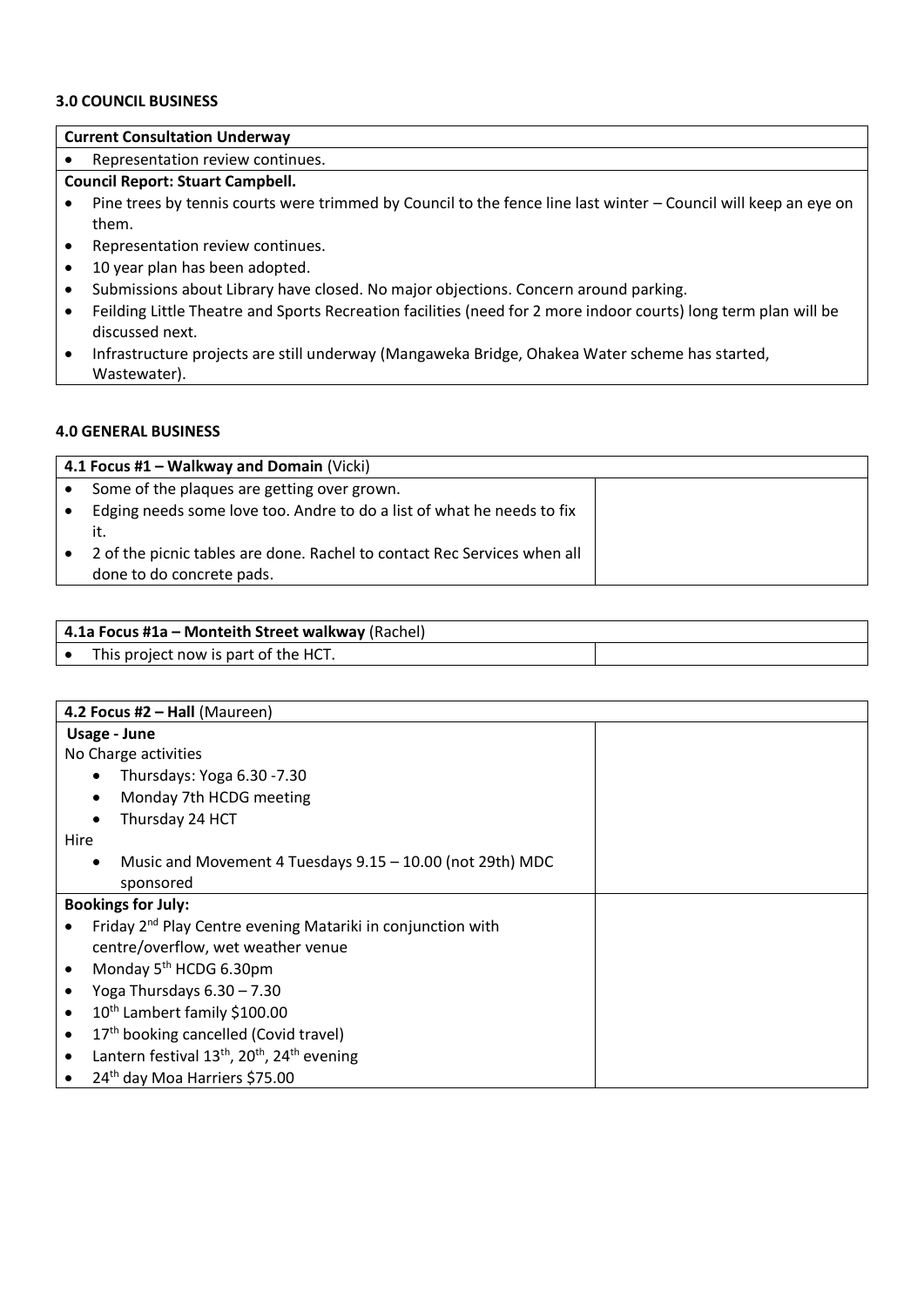| <b>Discussion/Activity:</b>                                                                                                                                                                                                        |
|------------------------------------------------------------------------------------------------------------------------------------------------------------------------------------------------------------------------------------|
| Following on from handling of donations, such as that received from<br>RWSS - I am now using the invoice template as a record of payment,<br>both for hireage and koha. These invoices/paid record are being stored<br>in dropbox. |
| Parapet looks to be fixed finally! We haven't had much rain as yet to<br>really test.                                                                                                                                              |
| Tables purchased and named. New tables not to be used for art and<br>craft or anything heavy. Black table cloths (light material) are stored in<br>cupboard in female toilets.                                                     |
| Civil Defence HQ - Halcombe Hall has been identified as one of 3<br>possible HQs for our area.                                                                                                                                     |
| Book the Hall out between Lantern Festival dates.                                                                                                                                                                                  |

| 4.3 Focus #3 - Cenotaph & Recreational Area (Rachel/Maureen)              |  |  |
|---------------------------------------------------------------------------|--|--|
| <b>History boards</b>                                                     |  |  |
| Sue Simpson is on board to help Maureen.                                  |  |  |
| Painting picnic tables. Rachel's Dad has completed 2 and taken the last 2 |  |  |
| to be water blasted and will paint them.                                  |  |  |
| To be situated: Monteith Street car park end, South end of Levin Street   |  |  |
| and 2 in area by where info boards will be above rugby field.             |  |  |

# **4.3 Subprojects**

| <b>Roading</b> (Richie) |  |  |
|-------------------------|--|--|
| $N_{\ell}$<br>report    |  |  |

| <b>Community get-togethers</b>                                               |                                |
|------------------------------------------------------------------------------|--------------------------------|
| Lantern Festival (Jeannette)                                                 | FB post needs to be changed to |
| Saturday 24 <sup>th</sup> July. If pouring with rain, have food in the hall. | show change of start location. |
| Going into the School newsletters. Have had a couple of RSVPs from FB        |                                |
| page already.                                                                |                                |
| Going to school on Wed to show 12 students who have volunteered to           |                                |
| learn how make lanterns and then they will help with workshops.              |                                |
| Brazen will bring down some braizers.                                        |                                |
| Need volunteers for providing wood - Rachel and Vicki to bring wood.         |                                |
| BBQ booked from Rec Services.                                                |                                |
| Working bee – setting up at Levin Street 2pm. Cordon off the area so when    |                                |
| doing the walk we leave from the Hall go up the walkway to Monteith          |                                |
| Street and then back. (FB post needs to be changed).                         |                                |
| Rachel to organise the sausages to be par-boiled and ready to go. 150        |                                |
| sausages.                                                                    |                                |
| Vicki to make pumpkin soup.                                                  |                                |
| To be purchased: Big can of tomato soup, milo, bread, sauce, mustard,        |                                |
| marshmallows and bamboo sticks, glow sticks and mulled wine.                 |                                |
| Milo went well.                                                              |                                |
| Need a few more helpers. Everyone to ask a few people if they could help.    |                                |
| Rachel's flasks needed.                                                      |                                |
| Rubbish bins.                                                                |                                |

| <b>Cemetery Land (Rachel)</b> |                                                              |  |
|-------------------------------|--------------------------------------------------------------|--|
|                               | Ewes have been vaccinated and will lamb in the next 3 weeks. |  |
|                               |                                                              |  |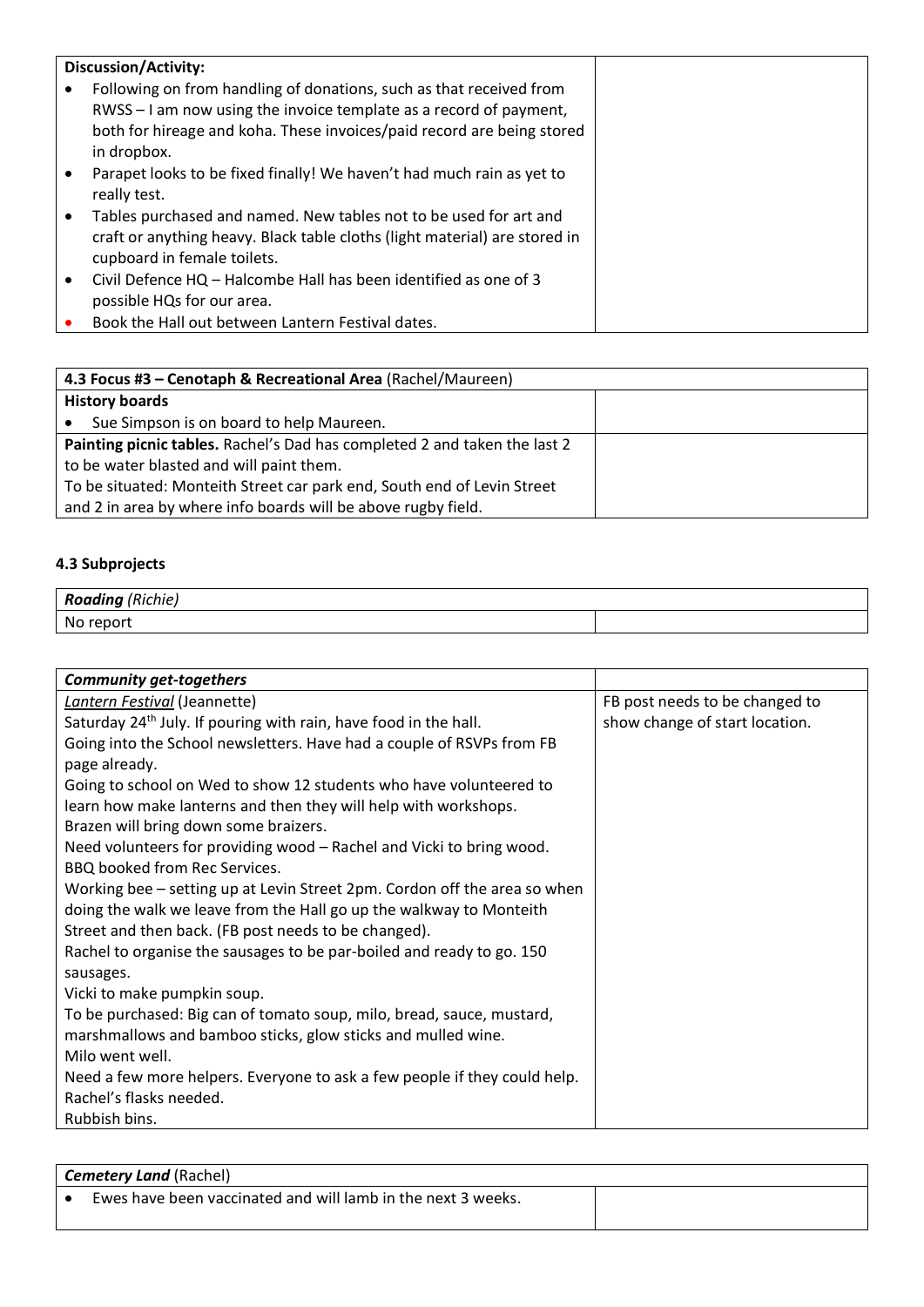| <b>Entrance/Welcome signs (Richie)</b> |  |
|----------------------------------------|--|
| No update. Still to be placed.         |  |

| <b>Phone books</b> (Annie)                                   |                                    |
|--------------------------------------------------------------|------------------------------------|
| Committee would like to see a proof before it goes to print. | Jeannette to ask Annie for a proof |

### **4.5 Other General Business**

| Water Scheme                    | Not update. |  |
|---------------------------------|-------------|--|
| Recycling                       | All good.   |  |
| <b>Halcombe Community Trust</b> | Not update. |  |
| <b>Halcombe Community Fund</b>  | Not update. |  |

# **5.0 COMMUNITY COMMUNICATIONS**

Facebook – Maureen has done instructions for how to do and also how to view a visitor post from a computer. Thank you Maureen! Next step is to create an automatic response to messages which includes a link to "how to" info on the website and pin to the top of the page for a bit and send out on email list.

#### **6.0 OTHER ITEMS**

None.

| Correspondence |                                                                                                                                    |  |
|----------------|------------------------------------------------------------------------------------------------------------------------------------|--|
| $\bullet$      | Jeff Graham re: Civil Defence.                                                                                                     |  |
| $\bullet$      | Lantern RSVPs.                                                                                                                     |  |
| $\bullet$      | Earthwise Digger Services re: not renewing Council contractor                                                                      |  |
|                | status.                                                                                                                            |  |
| $\bullet$      | Neighbourhood Support Manawatu re: change of email<br>address.                                                                     |  |
| $\bullet$      | Mayor Helen re: Chorus copper withdrawal and Spark PSTN<br>explained.                                                              |  |
| $\bullet$      | Cr Campbell re: trees by tennis courts.                                                                                            |  |
|                | Hall Correspondence                                                                                                                |  |
| $\bullet$      | 8 June James Adamson MDC - I am now sending him a copy of                                                                          |  |
|                | the hall report so he is informed before council.                                                                                  |  |
| $\bullet$      | 8 June James - reply to my email re parapet flashing. He has                                                                       |  |
|                | asked for a timeframe from Rec Services when it will be done.                                                                      |  |
| $\bullet$      | 15 June James reply to my query regarding annual report -                                                                          |  |
|                | MDC cover resurfacing of floors, and we do not need to put a                                                                       |  |
|                | price on the major work required.                                                                                                  |  |
| $\bullet$      | 21 June Rachel Walker hall hire Sunday August 8                                                                                    |  |
| $\bullet$      | 25 June James - on to Rec Services to get flashing on parapet                                                                      |  |
| $\bullet$      | 28 June Jeff Graham - re civil emergency site - hall has been<br>identified as one of three possibilities. This is to be discussed |  |
|                | by MDC, so we will wait and see.                                                                                                   |  |
| $\bullet$      | 28 June James - getting someone out as soon as possible -<br>was done immediately!                                                 |  |
|                | 8 June James Adamson MDC re flashing on parapet still not in<br>place.                                                             |  |